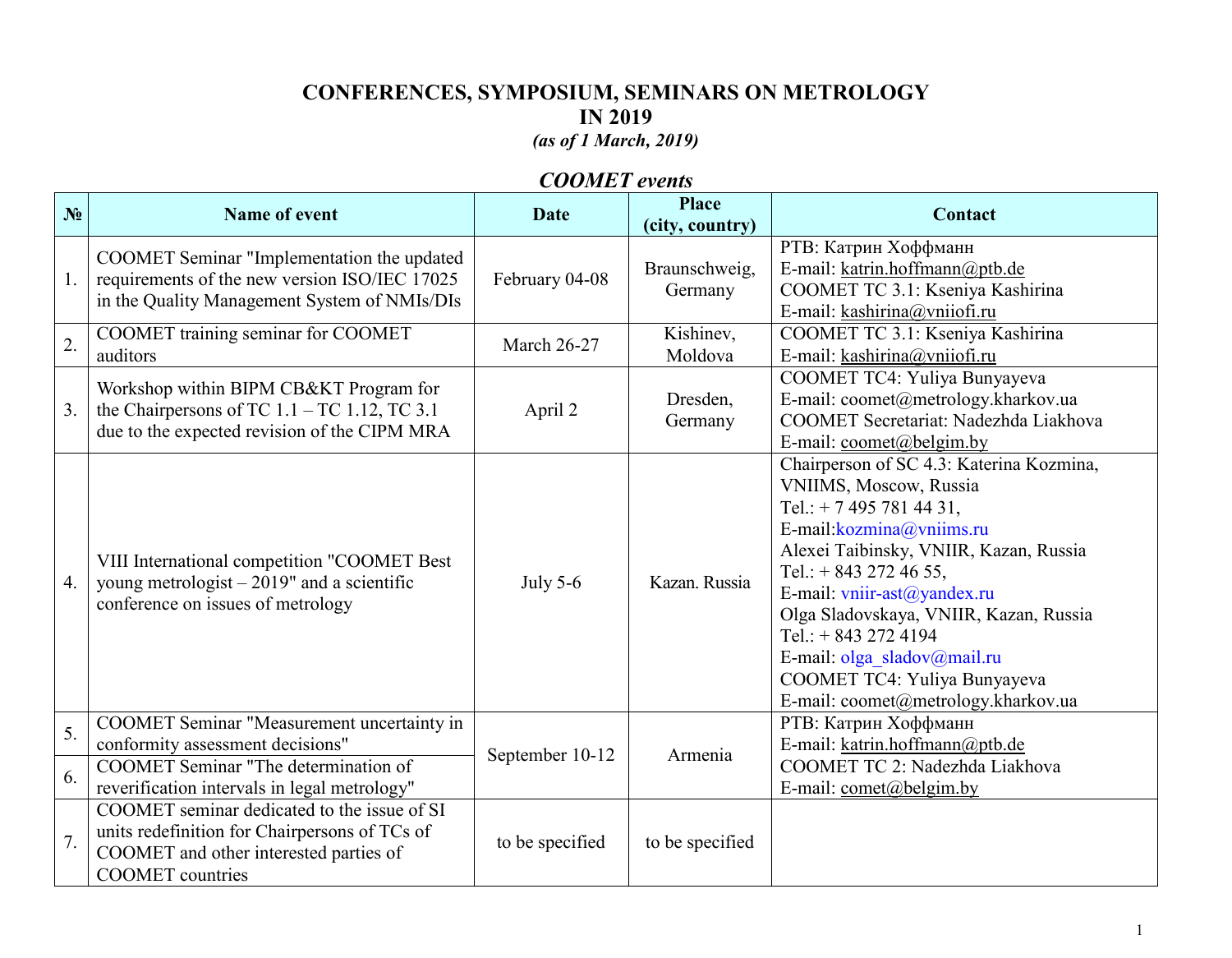| <i>Internationals events</i> |                                                                                                                  |                   |                                 |                                                     |  |
|------------------------------|------------------------------------------------------------------------------------------------------------------|-------------------|---------------------------------|-----------------------------------------------------|--|
| N <sub>2</sub>               | Name of event                                                                                                    | Date              | <b>Place</b><br>(city, country) | Contact                                             |  |
| 1.                           | The 27th Annual Meeting of the Council on<br>Ionizing Radiation Measurements and<br><b>Standards</b>             | April 8 - 10      | Gaithersburg,<br><b>USA</b>     | www.cirms.org                                       |  |
| 2.                           | International Conference on Quantum<br>Metrology and Measurements                                                | April $9-10$      | Rome, Italy                     | https://waset.org/conference/2019/04/rome/ICQ<br>МM |  |
| 3.                           | 15th international conference<br>on industrial dimensional metrology                                             | April 10 - 12     | Bilbao, Spain                   | www.metromeet.org                                   |  |
| 4.                           | Joint Conference of the IEEE International<br>Frequency Control Symposium & European<br>Frequency and Time Forum | April 14 - 18     | Orlando, USA                    | https://ifcs-eftf2019.org/                          |  |
| 5.                           | 22nd International Conference on Radionuclide<br>Metrology and its Applications                                  | May 27 - 31       | Salamanca,<br>Spain             | https://icrm.usal.es/                               |  |
| 6)                           | The International Metrology Congress                                                                             | September 24 - 26 | Paris, France                   | www.cfmetrologie.com                                |  |

#### *Internationals events*

# *National events in COOMET countries*

| N <sub>2</sub> | Name of event                                                                                                                                                                                              | Date               | <b>Place</b><br>(city, country)                          | Contact                                 |
|----------------|------------------------------------------------------------------------------------------------------------------------------------------------------------------------------------------------------------|--------------------|----------------------------------------------------------|-----------------------------------------|
| 1.             | XV International Exhibition and Scientific<br>Congress "Interexpo GEO-Siberia"                                                                                                                             | April 24-27        | Novosibirsk,<br>Russia                                   | E-mail: geosib@ssga.ru                  |
| 2.             | 15 <sup>th</sup> Moscow International Innovation Forum and<br>Exhibition "Accurate measurements – the basis<br>of quality and safety"                                                                      | May 15-17          | International<br>Exhibition<br>Center,<br>Moscow, Russia | http://metrol.expoprom.ru/              |
| 3.             | Seminar dedicated to the World Metrology Day<br>and the Republican contest "The Best Young<br>Metrologist 2019"                                                                                            | May 2019           | Kazakhstan                                               | KazInMetr:<br>E-mail: kazinmetr@mail.ru |
| 4.             | International Scientific and Technical<br>Conference: METROLOGY - 2019<br>to celebrate both the 95th anniversary of the<br>Belarusian Office of Weights and Measures and<br>the 20th anniversary of BelGIM | <b>March 27-28</b> | Minsk, Belarus                                           | E-mail: seminar@belgim.by               |